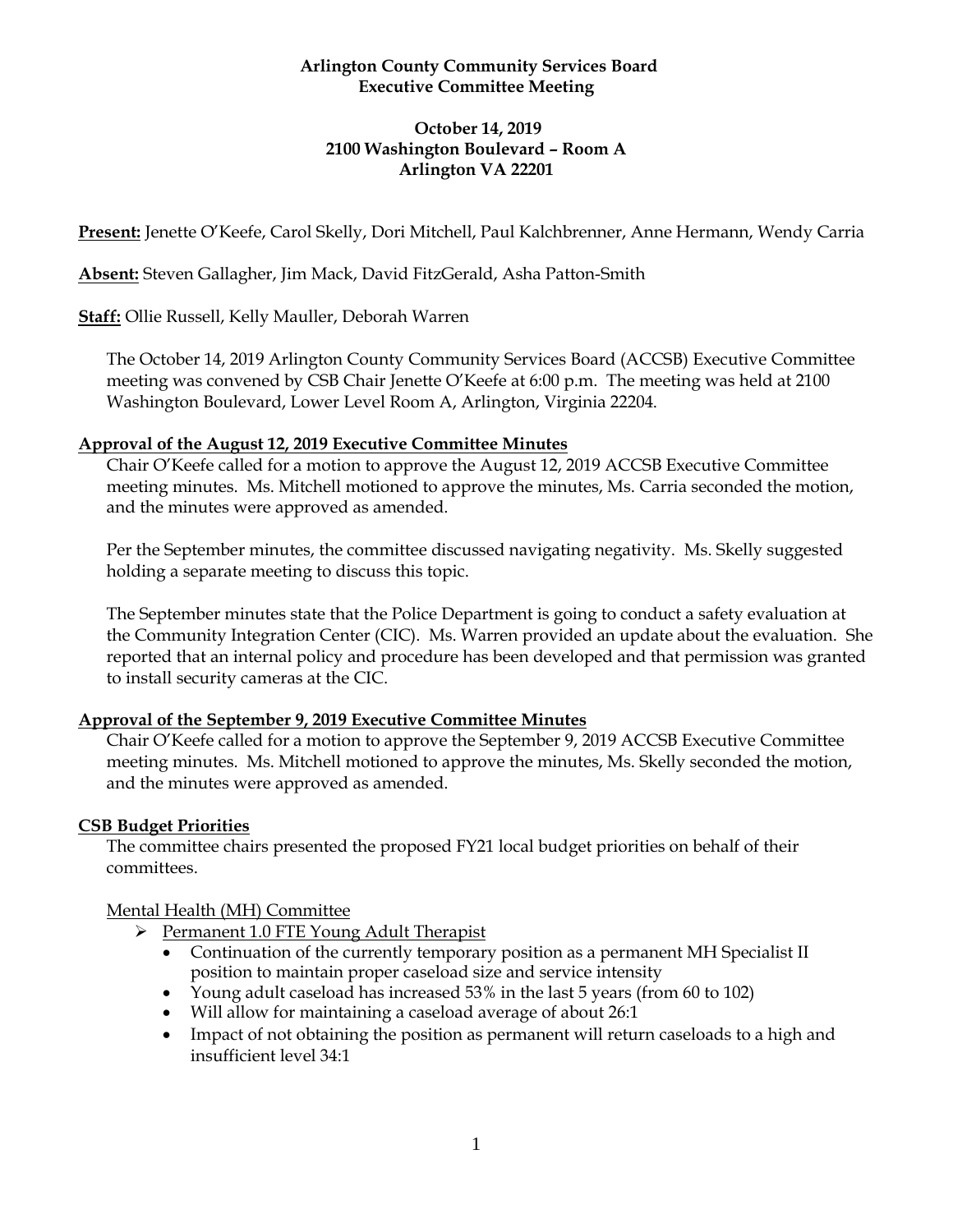- ➢ 1.0 FTE Forensic Jail Diversion
	- Will increase diversion efforts for Seriously Mentally Ill (SMI)/DD individuals at the Arlington County Detention Facility (ACDF) by fully establishing a Bond Diversion Program and Court Based services
	- An application for an Arlington County Mental Health Docket is currently being completed. It is anticipated that the Mental Health Docket will commence in early September 2019. This places an added demand both logistically and clinically to the forensic team
- ➢ 1.0 FTE Senior Adult Mental Health Therapist
	- Population is older adults, 60 years of age and over, with serious mental illness and/or dementia with disruptive behaviors. Caseload increase due to 69.2% increase in the over 65 population in Northern Virginia since 2010
	- Active clients age 60 and above who are receiving treatment in the Behavioral Healthcare Division will increase to 211 this year

Substance Use Disorder (SUD) Committee

 $\triangleright$  No monetary requests, at this time. DHS received federal State Opioid Response (SOR) grant funding and increased funding from StepVA to support a position for SUD services.

Developmental Disability (DD) Committee

- ➢ 3.0 FTEs: 2 Additional Support Coordinators and 1 Program Manager
	- Since receiving 2FTEs in FY17, caseloads for Support Coordinators has continued to rise data for average caseloads was obtained from the FY20 proposed County Manager's budget
	- FY20 data shows that caseloads are at the same or close to the same level as before adding the 2 FTEs
- ➢ Support of additional funding in the County's base-line (FY21) budget for expansion of DDs Day Support programming in the County for FY20 Graduates (and beyond)
	- Currently 17 students in Arlington Public Schools (transitioning to adult services); 6 of the 17, due to high medical and/or behavioral support needs, will need day support placement as opposed to employments as the post-IDEA option
	- Anticipation of additional 2-3 students transitioning from contract day schools
	- Currently 0 capacity for Arlington's Habilitation programs; MVLE cleaning crew group supported employment also at capacity

# Children and Youth (CY) Committee

- ➢ 1.0 FTE Family Support Partner (Peer Specialist Position)
	- Children's Behavioral Health has been trained and plans to implement Intensive Care Coordination, following the Hugh Fidelity Wraparound Model to fully maximize clients experience and effectiveness of the model, a FSP is necessary to support the parent and family work.
	- Position can be utilized as a peer (part of step-VA) to support other families receiving behavioral health services

# VACSB budget priorities

Ms. Warren presented the VACSB draft budget priorities for the 2020-2022 biennium budget.

Restore to the base budget state general fund dollars taken from CSBs as a result of Medicaid expansion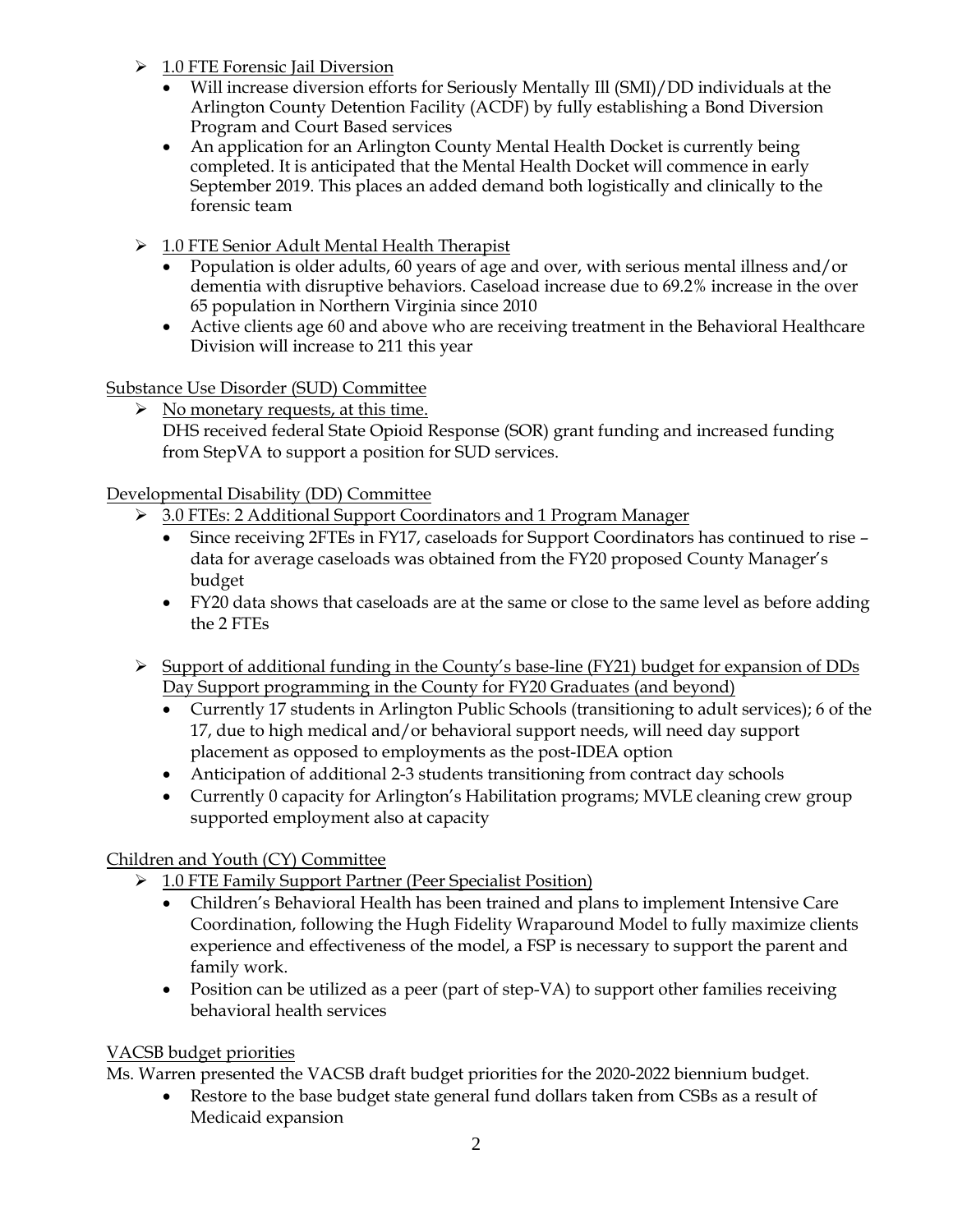- Provide the remaining funds needed for the Outpatient Services step of StepVA
- Increase the reimbursement rate for Medicaid Early Intervention Case Management to its data determined adequacy
- Funding to eliminate the "priority one" waiting list for DD waiver slots
- Funding to create a student loan repayment program specifically for behavioral health providers

Ms. Skelly asked why a request for additional state psychiatric hospital beds was not included in the VACSB budget requests. Ms. Warren responded that an additional 56 beds have been included in the state budget.

## November Legislative Delegation Forum

Chair O'Keefe reminded the members that the CSB Annual Legislative Delegation Forum with Arlington's legislators will be held on November 6, 2019 at 2100 Washington Boulevard in the lower level auditorium during the first hour of the CSB Executive Committee meeting. The Committee Chairs will present.

## Update on County Budget

Ms. Warren stated that the base budget for FY21 is due to the Department of Management and Finance by October 25th. The County Manager will release the County budget in February.

## **CSB Executive Director's Report**

Ms. Warren provided a review of the current status of all CSB related RFPs (refer to handout).

- Residential Services (Group Homes and ALF) Posted 8-28-19/Closed 10-31-19/SAC TBD
- Regional Crisis Stabilization Units Posted 8-12-19/Closed 9-25-19/SAC 9-27-19
- Regional Crisis Stabilization Program for Children (CR2) Posted 5-16-19/Closed 6-18- 19/SAC 7-29-19 – The contract was awarded to The National Counseling Group for five years
- Northern Virginia Detention Center (a study) Posted 12-14-18/Closed 2-15-19/SAC March-May 2019
- Irving Street Planning and Design Posted 7-2-19/Closed 7-25-19 SAC 8-16-19 The design firm, Architecture Inc., was chosen as the vendor
- Substance Use Crisis Residential Treatment Posts 3rd week October/Closes 2nd week December/SAC TBD
- Skills Building Services Posts 1<sup>st</sup> week December/Closes 2<sup>nd</sup> week January/SAC TBD
- Substance Use Disorder Residential Treatment Posted 8-12-19/Closed 10-8-19/SAC 10-15- 19
- Psychology Evaluations Posted 9-26-19/Closed 10-14-19/SAC 10-14-19

Ms. Mitchell asked if The National Counseling Group is a new vendor or a continuation with the existing vendor for the CR2 RFP. Ms. Warren responded that The National Counseling Group is the previous vendor.

Ms. Mitchell asked about the Irving Street RFP. Ms. Skelly responded that Irving Street is a group home for individuals with a developmental disability. Ms. Warren responded that DHS received funding from the Department of Behavioral Health and Developmental Services (DBHDS) to completely rebuild a group home on Irving Street on the condition that individuals from Central State Training Center would be accepted.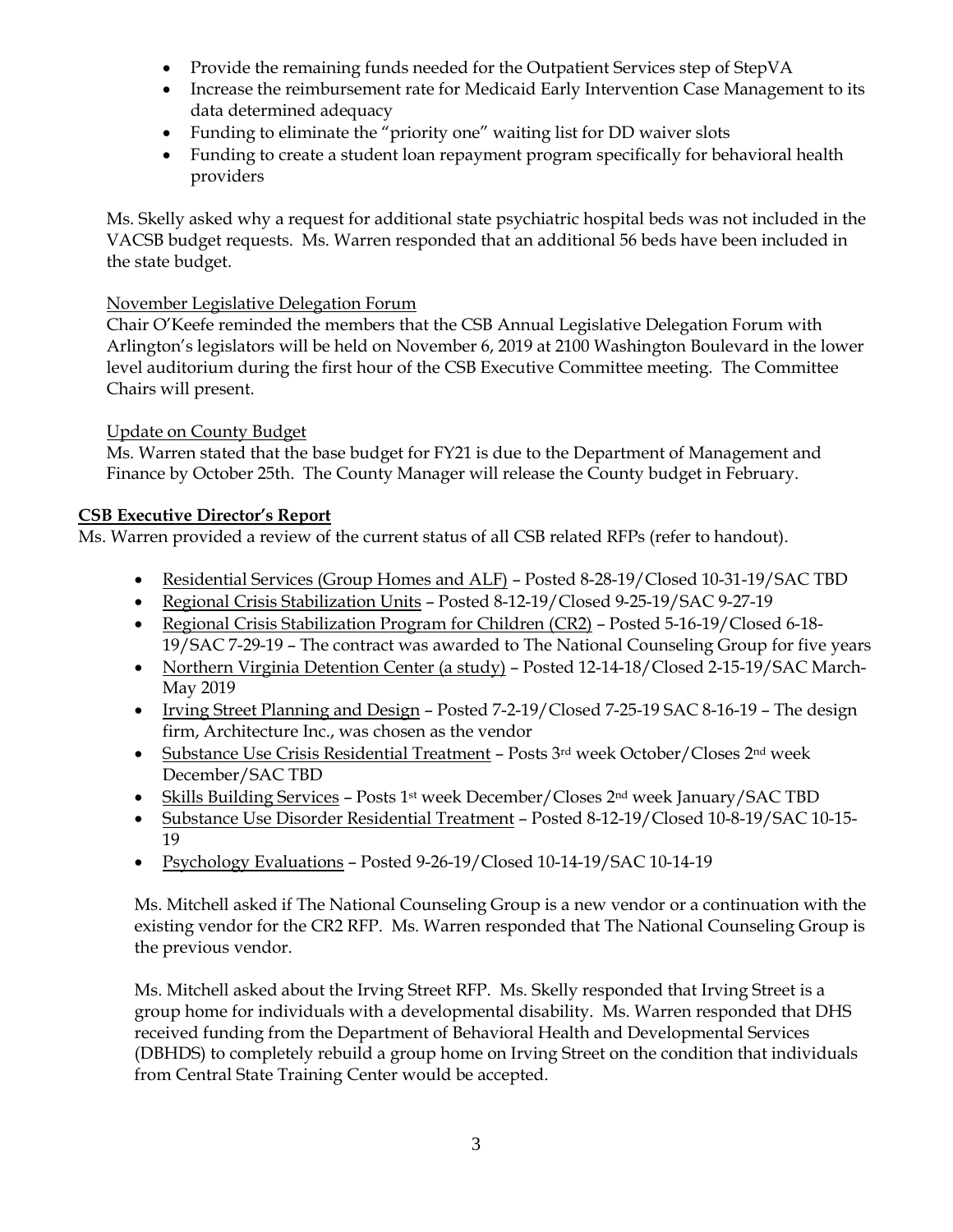Ms. Skelly asked if there are any remaining contracts that have expired but are on a month to month basis. Ms. Warren responded that she will inquire with purchasing.

Ms. Hermann asked if RPC is the facility located on Columbia Pike. Ms. Warren responded that Ms. Hermann is correct.

• Ms. Warren presented a status report about the draft Behavioral Health Docket. She announced that the signatories of the docket have a closed work session scheduled on October 18th to discuss a pre-plea option (the original proposal was post-plea only). She added that the draft application is expected to be finalized in the fall and then another public forum will be held.

Ms. Warren directed the committee to the Sequential Intercept Models (SIM) for jail diversion (Refer to handouts). SIM model A represents staff needed. SIM model B represents existing staff.

- Ms. Warren reported about the VACSB Public Policy Conference held on October 2<sup>nd</sup> through the 4th. She noted that former CSB Executive Director, Cindy Kemp, was the keynote speaker. Ms. Warren stated that Secretary Carey and Senator Creigh Deeds also presented. She announced that Karen Kimsey was appointed as the new Director of The Virginia Department of Medical Services (DMAS) and that Mira Singer was appointed as Acting State Commissioner.
- Ms. Warren provided an update about STEP-VA. Step VA is the regulations going forward to strengthen the entire CSB system so that there is more consistency in services across the State. Ms. Warren is a member of the STAC Advisory Council.

Ms. Warren reported that the regional CSBs submitted a comprehensive plan to the VACSB specifically for trauma training. She noted that DHS received \$269,000 in funding from DBHDS, which can be utilized now.

Ms. Warren reported that (STAC) is developing a regional plan to integrate behavioral health and developmental disability Mobile Crisis Services, per the State vision of having services that are lifespan, from zero through older adults, and cross disability. The plan would expand CR2 to include services for adults and would intersect with Emergency Services. She added that CR2 added an individual to their call center. Ms. Warren stated that the goal is to have a regional call number for mobile crisis stabilization services.

• Ms. Warren reported about the Draft Behavioral Health Assessment & Behavioral Health Equity Index. She noted that the Arlington CSB was the pilot assessment which occurred on June  $25<sup>th</sup>$ and 26th. She added that interviews were conducted with the Chair and the Executive Director of the CSB, individual staff, and a focus group of clients and staff. The assessment was focused on mental health and substance use disorder treatment services. Ms. Warren stated that the assessment report contained many inaccuracies and mostly general information. She has requested time to rework the assessment.

Ms. Warren stated that the Behavioral Health Equity Assessment will be conducted by VCU by the end of the year.

• Ms. Warren provided an update about the implementation of Welligent, the new DHS Electronic Health Record system. She stated that Welligent was selected through the RFP process for a new EHR. She noted that the Arlington, Henrico and Virginia Beach CSBs met with Welligent in September and that another meeting has been scheduled this month to receive a progress report.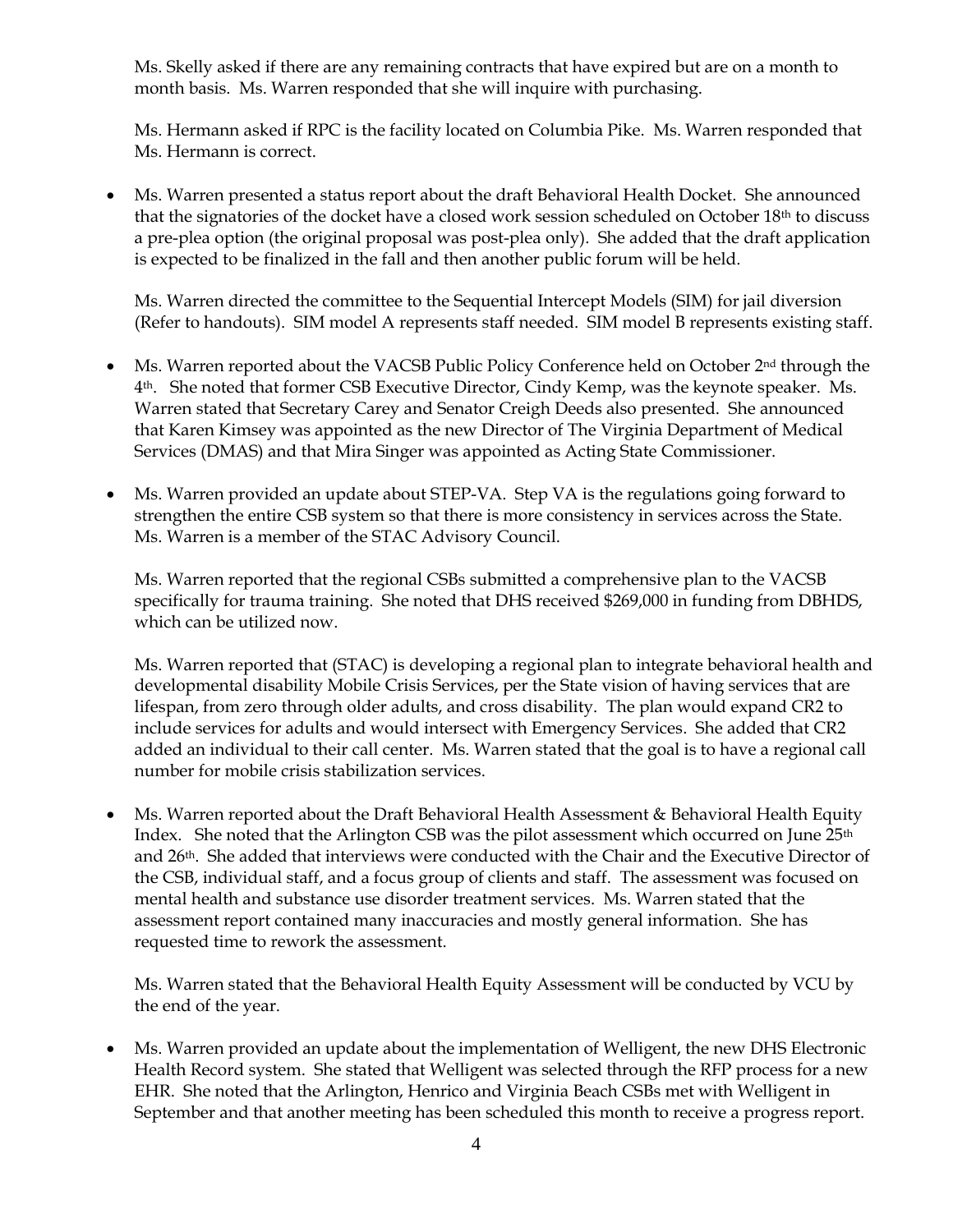Ms. Warren stated that she has requested a timeline for implementation of Welligent by October 18th.

Mr. Russell stated that the processes for each program are complicated but that mapping the business processes is instrumental to find efficiencies. He added that mapping to billing is critical to the functionality of the system.

Ms. Mitchell asked which EHR is currently in place. Ms. Warren responded that Cerner is the current EHR.

Ms. Skelly asked about the amount of information that is included within the reports that are produced? Ms. Warren responded that a lot of information can be produced.

### **Prevention of Sexual Abuse in Developmental Disability (DD) Programs**

Ms. Skelly provided the background for bringing this concern forward. She referenced the incident of sexual abuse at Mount Vernon Lee Enterprises (MVLE), where 2 female clients with a developmental disability were raped, resulting in pregnancies, by a member of the staff. She added, that at that time, information was not shared with the Arlington CSB due to the ongoing criminal investigation. Since then, the suspect has pleaded guilty to both incidents. The Fairfax CSB is the lead agency on this issue because they administer the regional day and vocational program contract.

Ms. Skelly stated that the DD Committee is attempting to determine what type of systemic protection(s) are in place, if any, to prevent this type of incident from occurring again. She reported that she is working with CSB member Lynne Kozma. Ms. Skelly stated that she contacted her counterpart on the DD committee in Fairfax to discuss any progress in improvements to prevention efforts at MVLE. Ms. Skelly further stated that, if the CSB decided to pursue State legislative action, they should begin having conversations with Arlington's Legislators.

Ms. Skelly distributed and reviewed a handout with questions and concerns from the DD Committee about sexual abuse prevention for Northern Virginia DD programs, which included three areas of concern: (1) background checks; (2) training for individuals with DD; and (3) training for service program staff. She would like assistance in further investigating these areas in time to request any legislation deemed necessary to alleviate gaps in the current system. She noted that, if the CSB were to approach the legislators, it may be best to request legislation for national fingerprint background checks.

Ms. Warren stated that, in Arlington, if the CSB wants to bring forward a legislative proposal, the proposal would need to be vetted by CSB County Attorney Liaison, Pat Carroll, and to the County Board. Ms. Skelly stated that, in the past, Ms. Carroll has not been concerned with CSB members' legislative advocacy at this level of detail and has left it to the disability advocates to pursue these issues. Also, Delegate Patrick Hope stated at the last CSB retreat that he preferred for CSB members to bring issues forward and let him and his staff work on the development of legislative proposals to address them.

## Background Checks

- Conduct FBI Statewide or national fingerprint checks Does this check reveal all charges against a person or convictions only
- Child Protective Registry (CPR) no such registry exists for vulnerable adults identified by Adult Protective Services
- Utilize the nation sex offender registry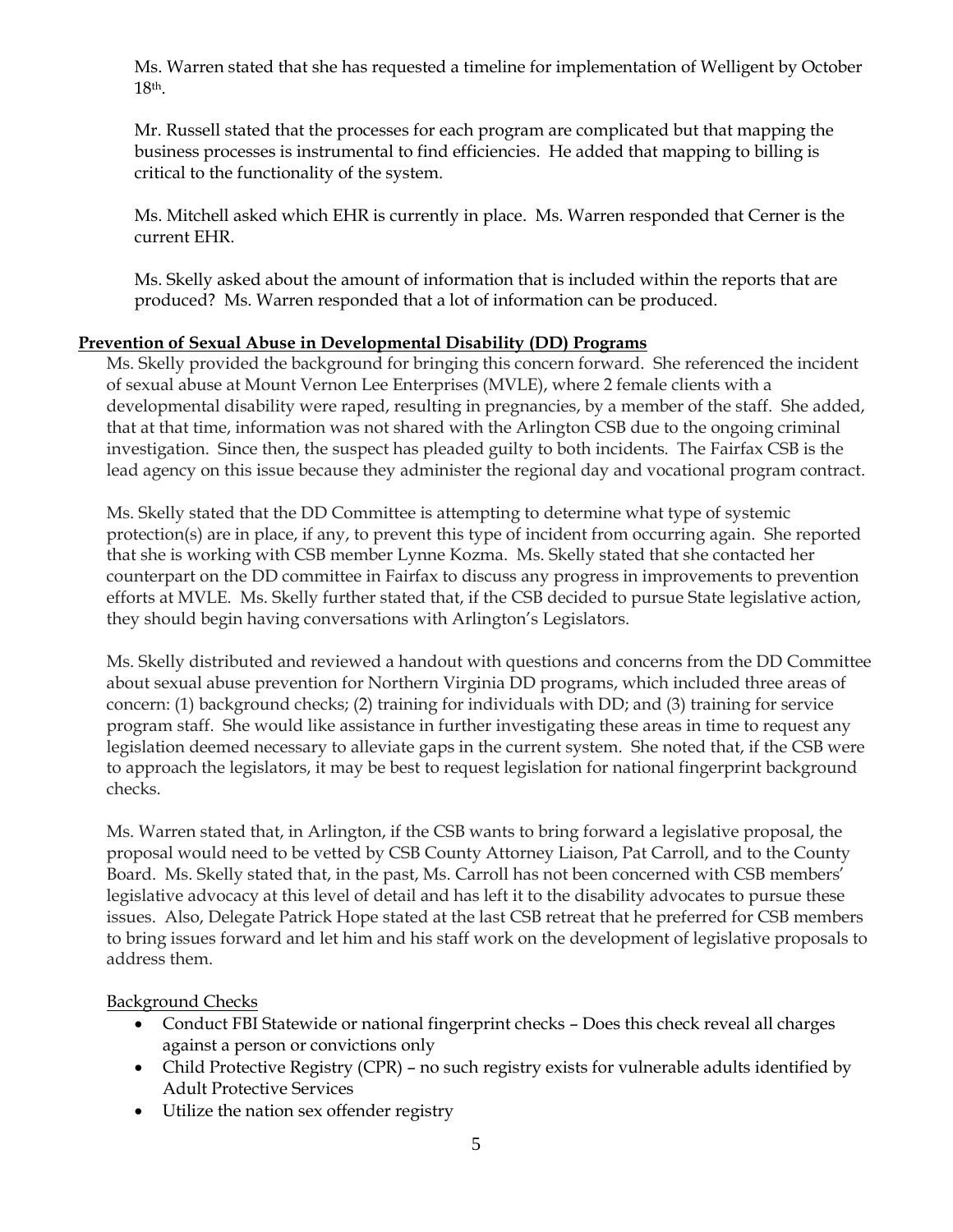- Utilize fee or subscription service checks by private companies includes both criminal charges and convictions, the national sex offender registry and verifies educational background
- Is there 3<sup>rd</sup> party oversight to ensure providers are completing background checks as required

Leadership, Empowerment, and Abuse Prevention (LEAP) training for clients

- Trains clients with developmental disabilities to recognize and report inappropriate or unwanted sexual advances
- Training module being implemented at MVLE by VCU trainers not all clients have completed the training

### Staff Training

- VCU offers a 1-day "Realizing, Recognizing and Responding to Abuse and Neglect of Adults with Disabilities" training
- Approximately 100 Fairfax CSB staff have received the training
- Direct care staff would benefit from the training because they are in the best position to observe and report signs of possible abuse

Chair O'Keefe asked how the CSB can support the DD committee. Ms. Skelly responded that it would be helpful to verify the information that she presented and to inquire about what steps the Fairfax CSB has taken towards prevention of abuse.

Ms. Mitchell asked if the CSB office, through their contract, has requirements for continuing education, or annual staff reviews of certain subject matter. Ms. Warren responded that it depends on the contract. Ms. Warren added that research should be completed around some of the items presented by Ms. Skelly. The committee discussed training for staff and clients. Ms. Warren will contact the Department of Behavioral Health and Developmental Services about who provides oversight for the providers.

## **Miscellaneous Information**

Due to time constraints, the committee schedules were not discussed.

## **Upcoming Items for CSB Full Board Meeting on October 23, 2019**

- There will be several staff recognition awards presented during the October 23rd full board meeting.
	- o Arlington Partnership for Children, Youth and Families Chair Sheila Fleischhacker, Vice Chair Bart Devon, Past Chair Anne O'Brien - Kim Durand, Child and Family Services Division
	- o DHS Staff Anita Friedman, Lauri Brown, Elizabeth Davis, Lauren Townsend, Jennifer McKinney Acheson, Elizabeth Cannon
	- o DES Staff Greg Emmanuel, James Menditto, Javier Valenzuela, Larry Washington, Greg Anthony
- The Committee chairs will provide an update about the work of their committee.
- Chair O'Keefe will ask for any updates and Information.

The Arlington County Community Services Board Executive Committee meeting was adjourned by Chair O'Keefe at 8:15 p.m.